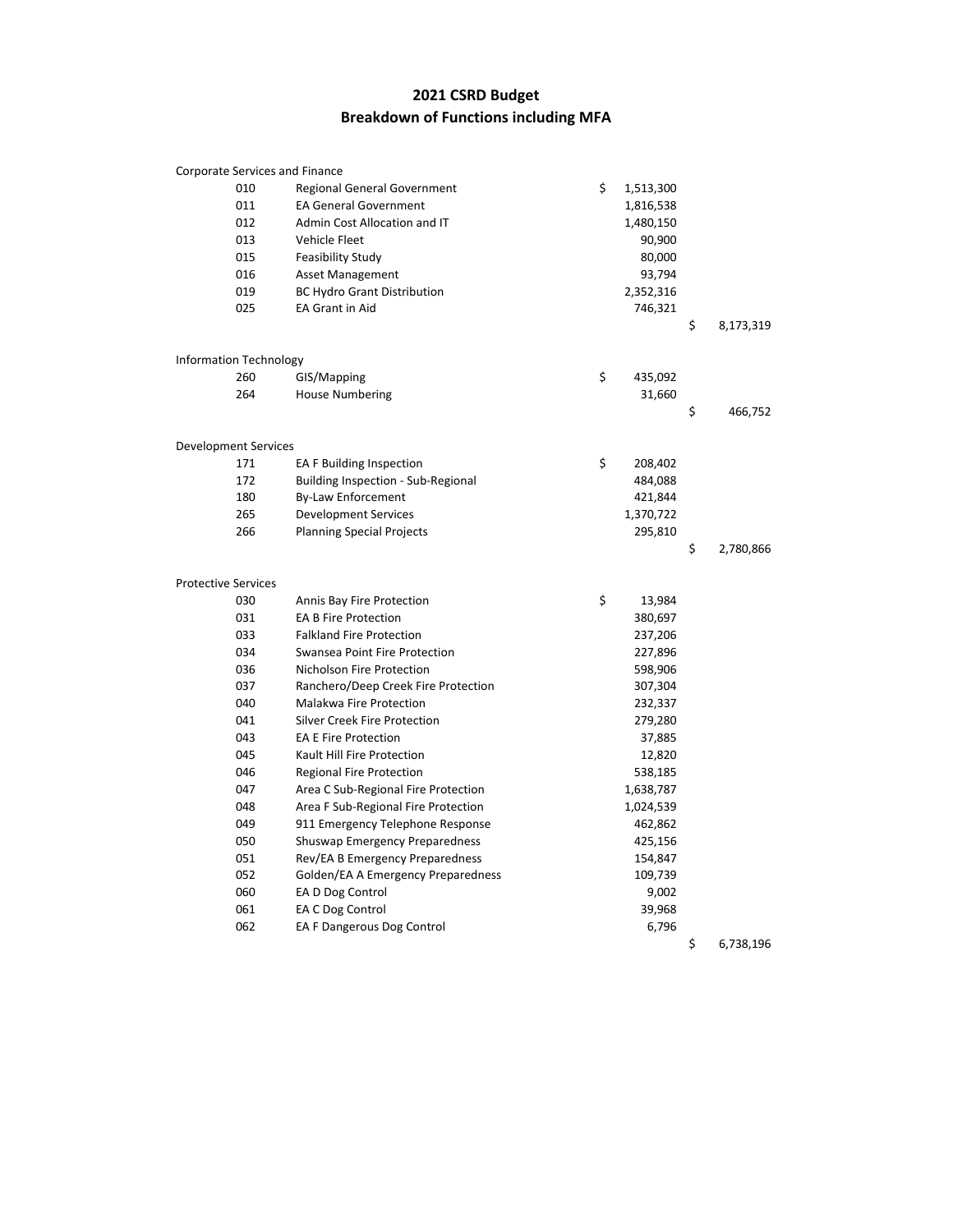## **2021 CSRD Budget Breakdown of Operating Funds including MFA**

|                  | <b>Environmental Health Services</b> |                                       |             |                 |
|------------------|--------------------------------------|---------------------------------------|-------------|-----------------|
|                  | 183                                  | Hummingbird Creek Maintenance         | \$<br>580   |                 |
|                  | 184                                  | Sims Creek Maintenance                | 1,000       |                 |
|                  | 218                                  | Recycling                             | 2,278,305   |                 |
|                  | 219                                  | Regional Solid Waste Management       | 4,780,000   |                 |
|                  | 280                                  | Shuswap Milfoil Control               | 329,025     |                 |
|                  | 286                                  | Weed Control/Enforcement              | 87,424      |                 |
|                  | 290                                  | Revelstoke/EA B Mosquito Control      | 78,743      |                 |
|                  | 291                                  | Golden/EA A Mosquito Control          | 167,196     |                 |
|                  | 292                                  | <b>EA E Mosquito Control</b>          | 8,416       |                 |
|                  | 294                                  | Scotch/Lee Creek Mosquito Control     | 34,874      |                 |
|                  | 295                                  | Sterile Insect Release Program        | 67,122      |                 |
|                  |                                      |                                       |             | \$<br>7,832,685 |
| <b>Utilities</b> |                                      |                                       |             |                 |
|                  | 084                                  | St Ives Street Lights                 | \$<br>4,588 |                 |
|                  | 085                                  | C Strata K46 Street Lights            | 2,384       |                 |
|                  | 086                                  | Swansea Point Street Lights           | 9,901       |                 |
|                  | 088                                  | <b>Falkland Street Lights</b>         | 15,227      |                 |
|                  | 089                                  | <b>Blind Bay Street Lights</b>        | 25,096      |                 |
|                  | 090                                  | <b>EA E Street Lights</b>             | 6,540       |                 |
|                  | 093                                  | Sorrento Street Lights                | 3,718       |                 |
|                  | 189                                  | Waverly Place Water                   | 22,549      |                 |
|                  | 196                                  | Lakeview Place Waterworks             | 18,253      |                 |
|                  | 197                                  | <b>Cottonwoods Waterworks</b>         | 81,231      |                 |
|                  | 198                                  | Sunnybrae Waterworks                  | 76,553      |                 |
|                  | 199                                  | Galena Shores Waterworks              | 54,362      |                 |
|                  | 200                                  | <b>Regional Waterworks</b>            | 249,250     |                 |
|                  | 201                                  | <b>Falkland Waterworks</b>            | 138,739     |                 |
|                  | 202                                  | <b>Cedar Heights Waterworks</b>       | 212,660     |                 |
|                  | 203                                  | Eagle Bay Waterworks                  | 67,530      |                 |
|                  | 204                                  | Saratoga Waterworks                   | 815,089     |                 |
|                  | 206                                  | MacArthur/Reedman Waterworks          | 120,152     |                 |
|                  | 208                                  | Sorrento Waterworks                   | 333,976     |                 |
|                  | 209                                  | <b>Anglemont Waterworks</b>           | 1,000,594   |                 |
|                  | 210                                  | South Shuswap Liquid Waste Management | 61,020      |                 |
|                  | 211                                  | North Shuswap Liquid Waste Management | 36,940      |                 |
|                  | 212                                  | Seymour Arm Liquid Waste Management   | 6,000       |                 |
|                  | 213                                  | Area E Liquid Waste Management        | 31,720      |                 |
|                  |                                      |                                       |             | \$<br>3,394,072 |

## Parks and Recreation

| Recreation |                                 |              |   |          |
|------------|---------------------------------|--------------|---|----------|
| 313        | EA D Community Parks GIA        | \$<br>20,400 |   |          |
| 316        | <b>Rail Corridor Trail</b>      | 678,097      |   |          |
| 320        | EA E Parks & Playgrounds        | 38,358       |   |          |
| 321        | Community Parks - EA A          | 963,873      |   |          |
| 322        | Community Parks - EA B          | 1,250        |   |          |
| 323        | Community Parks - EA C          | 1,401,590    |   |          |
| 324        | Community Parks - EA D          | 396,890      |   |          |
| 325        | Community Parks - EA E          | 248,179      |   |          |
| 326        | Community Parks - EA F          | 754,881      |   |          |
| 340        | Golden/EA A Arena               | 962,467      |   |          |
| 345        | Sicamous/EA E Recreation Centre | 711,771      |   |          |
| 370        | Golden/EA A Curling Rink        | 86,209       |   |          |
|            |                                 |              | ÷ | c aca oc |

 $$ 6,263,965$